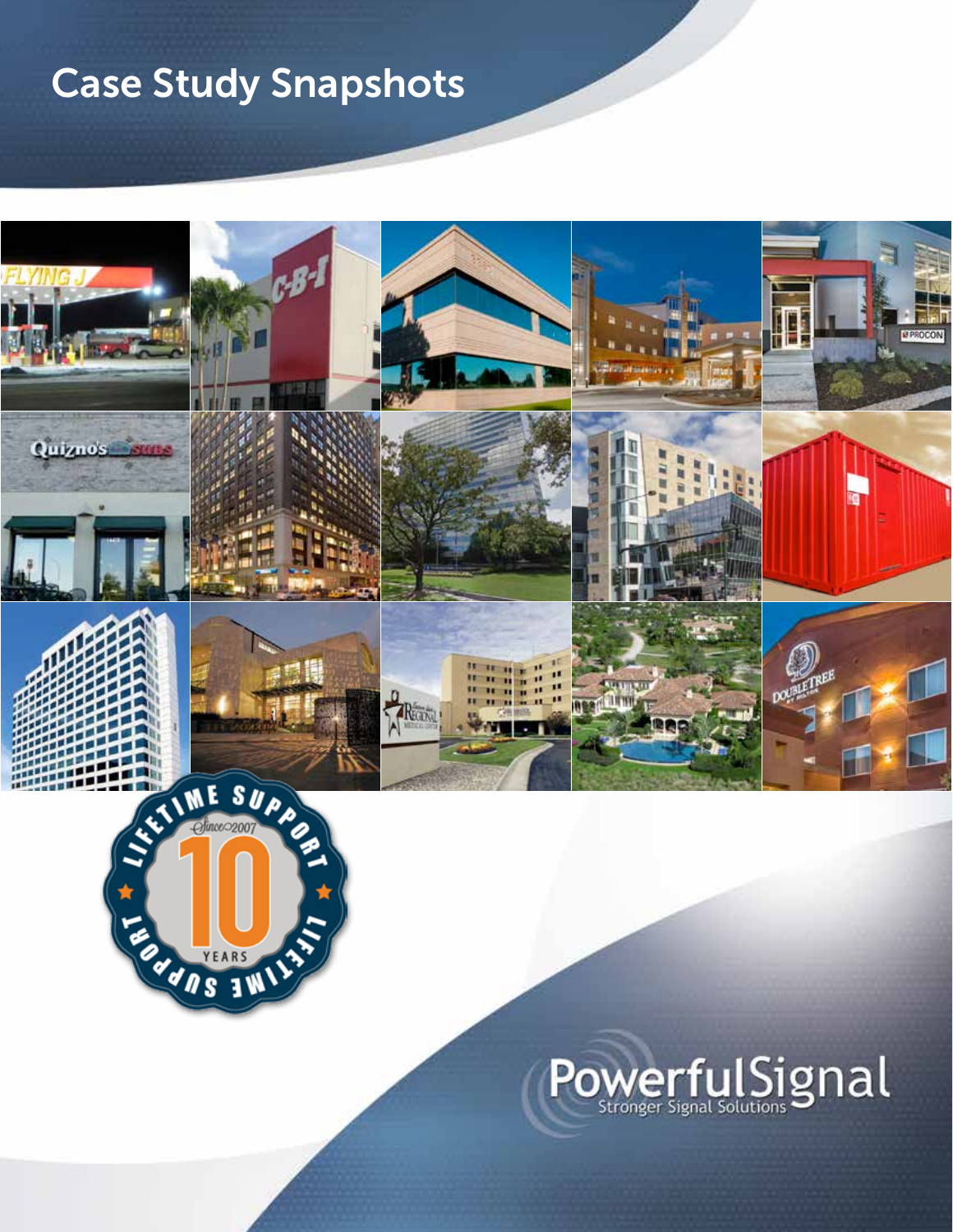

#### THE CLIENT<sup>.</sup>

**Bloodworks** provides a wide range of medical, transfusion and lab services that play an essential role in quality healthcare in the Northwest. One of a few blood centers in the US doing leading edge research on blood biology, transfusion, thrombosis and blood disorders.

#### THE SOLUTION:

- Improved cell and data coverage in 17,000 sq ft
- Patrons are now able to engage on-line while waiting
- Improved patient experience and increase in return visits



#### THE CLIENT:

**Cheney Brothers** has grown into one of the largest broad-line food & beverage service distributors across the Southeast. Their broad inventory of more than 15,000 supplies features the finest items, from gourmet to everyday.

#### THE SOLUTION:

- Provided cell and data coverage for 22,400 sq ft
- Covered operational areas in 345,000 sq ft dry warehouse
- Solved weak cellular signal for office areas



#### THE CLIENT:

**Columbia Pipeline Group (CPG)** owns and operates more than 15,000 miles of strategically located interstate pipeline, gathering and processing assets extending from New York to the Gulf of Mexico, integrated with one of the largest underground natural gas storage systems in North America.

#### THE SOLUTION:

- Covered 27,000 sq ft of office space
- Optimized user cellular connections for voice and data
- Supported higher use-load requirement

OFFICE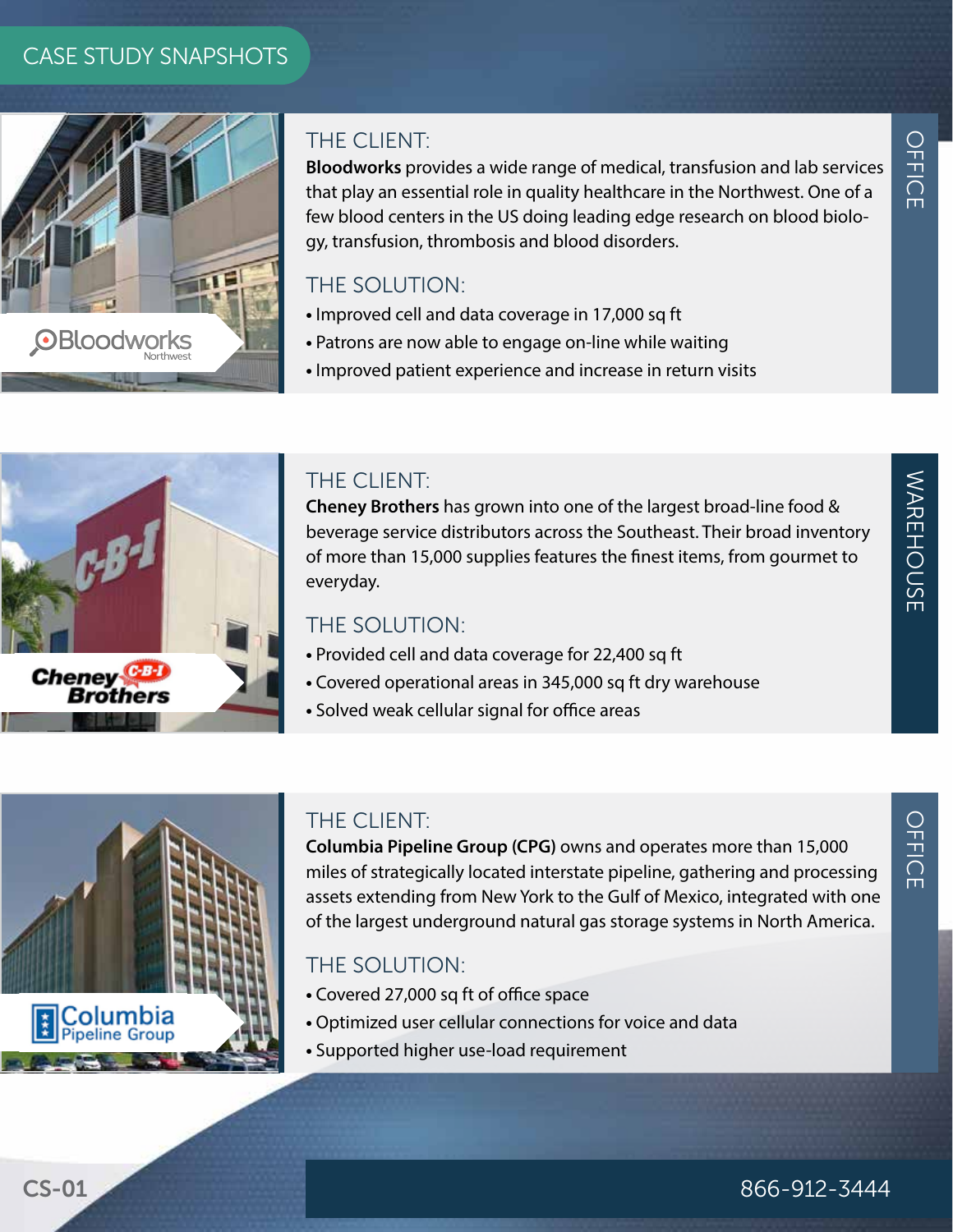### **COMMERCIAL** COMMERCIAL

#### THE CLIENT<sup>.</sup>

**Cowperwood Company** provides designing, constructing and managing commercial office projects. Development locations for private-sector and government facilities include Colorado, Florida, New Mexico, New York, South Carolina, Tennessee, Texas, Virginia and Washington.

#### THE SOLUTION:

- Provide cell signal coverage through out 85,000 sq ft facility
- Meets high user-load requirement across 5-Bands
- Meets tenant cellular signal requirements



#### THE CLIENT:

**Keller Williams,** The Ehman Team Scottsdale AZ, is one of the top real estate agents in Arizona and is considered the real estate expert you can trust. This full-service experienced team has many satisfied clients.

#### THE SOLUTION:

- Replaced a non-functioning older system
- Improved cell and data coverage in 20,000 sq ft
- New 5-Band system includes all carriers



### **WAREHOUSE** WAREHOUSE

#### THE CLIENT:

**Orica** is the world's largest provider of commercial explosives and innovative blasting systems to the mining, quarrying, oil and gas and construction markets, a leading supplier of sodium cyanide for gold extraction, and a specialist provider of ground support services in mining and tunnelling.

- Cell and data coverage in 82,300 sq ft
- Weak signal in remote area amplified to cover building
- Improved all 5-Bands for all carriers

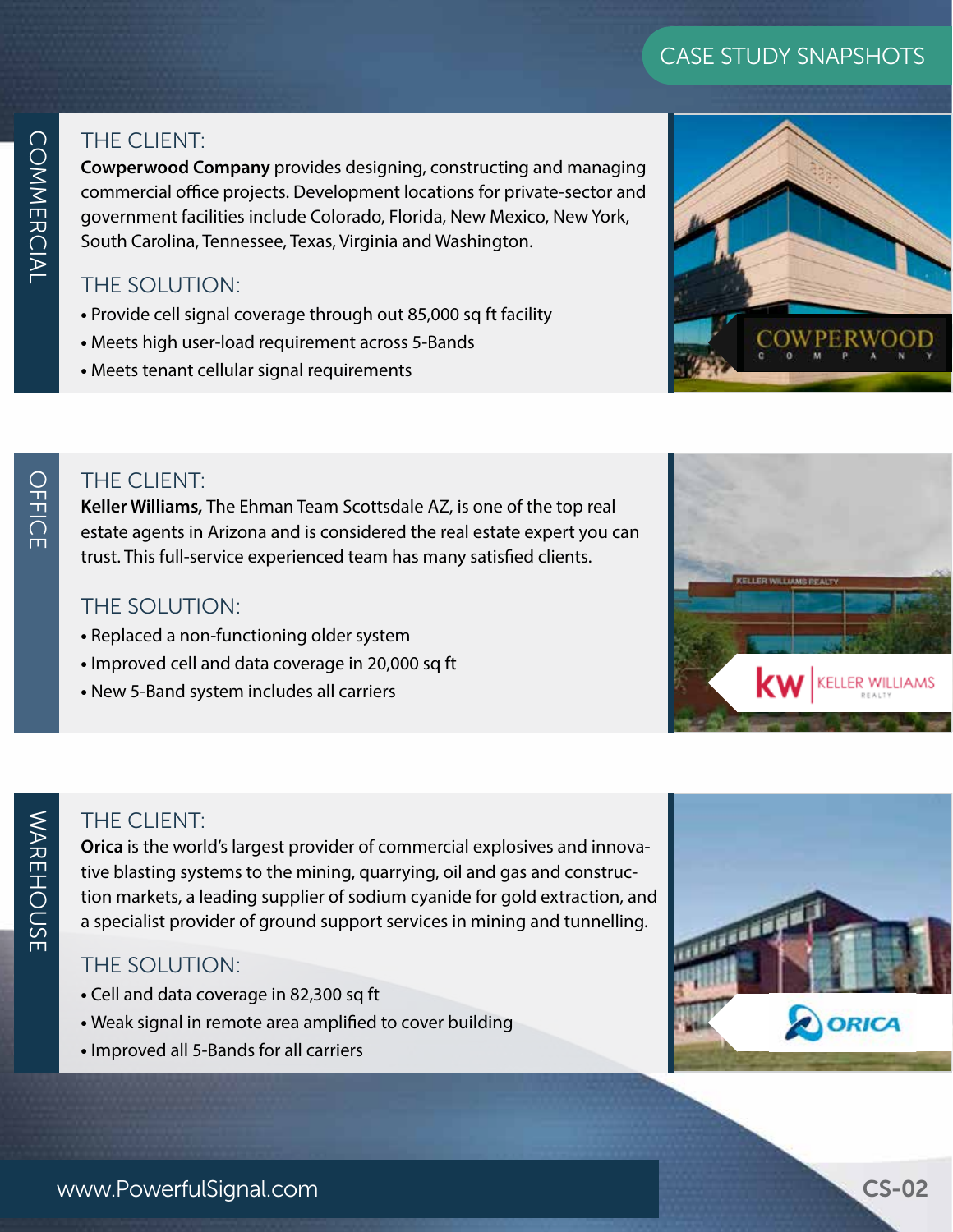

#### THE CLIENT<sup>.</sup>

**Procon** offers fully integrated design build and construction management services for hospitality, multi-family residential, senior living, commercial/ corporate, industrial, athletic, educational, student housing and healthcare projects throughout New England and the Northeast.

#### THE SOLUTION:

- Cellular booster system in 3,000 sq ft office space
- Improved signal coverage for all carriers
- Fast implementation with little disruption



#### THE CLIENT:

**Quiznos** corporate office is headquarters for a franchised fast-food restaurant which specializes in offering toasted submarine sandwiches. The little sub shop that began over 30 years ago in Denver, Colorado.

#### THE SOLUTION:

- Inserted cell and data signal for 26,053 sq ft
- Client occupied 1 floor of 6 story building
- Supplied 5-Band signal to desired location



#### THE CLIENT:

**REVOLT** is the #1 name in music. Focused on expertly curating the best of the best in music and engaging youth in social conversation, the multigenre, multi-platform network offers breaking music news, videos, artist interviews, exclusive performances, and original programming.

- Boosted signal on 3rd floor of 28 story building
- Covered 21,200 sq ft of office space
- Provided 4G data and voice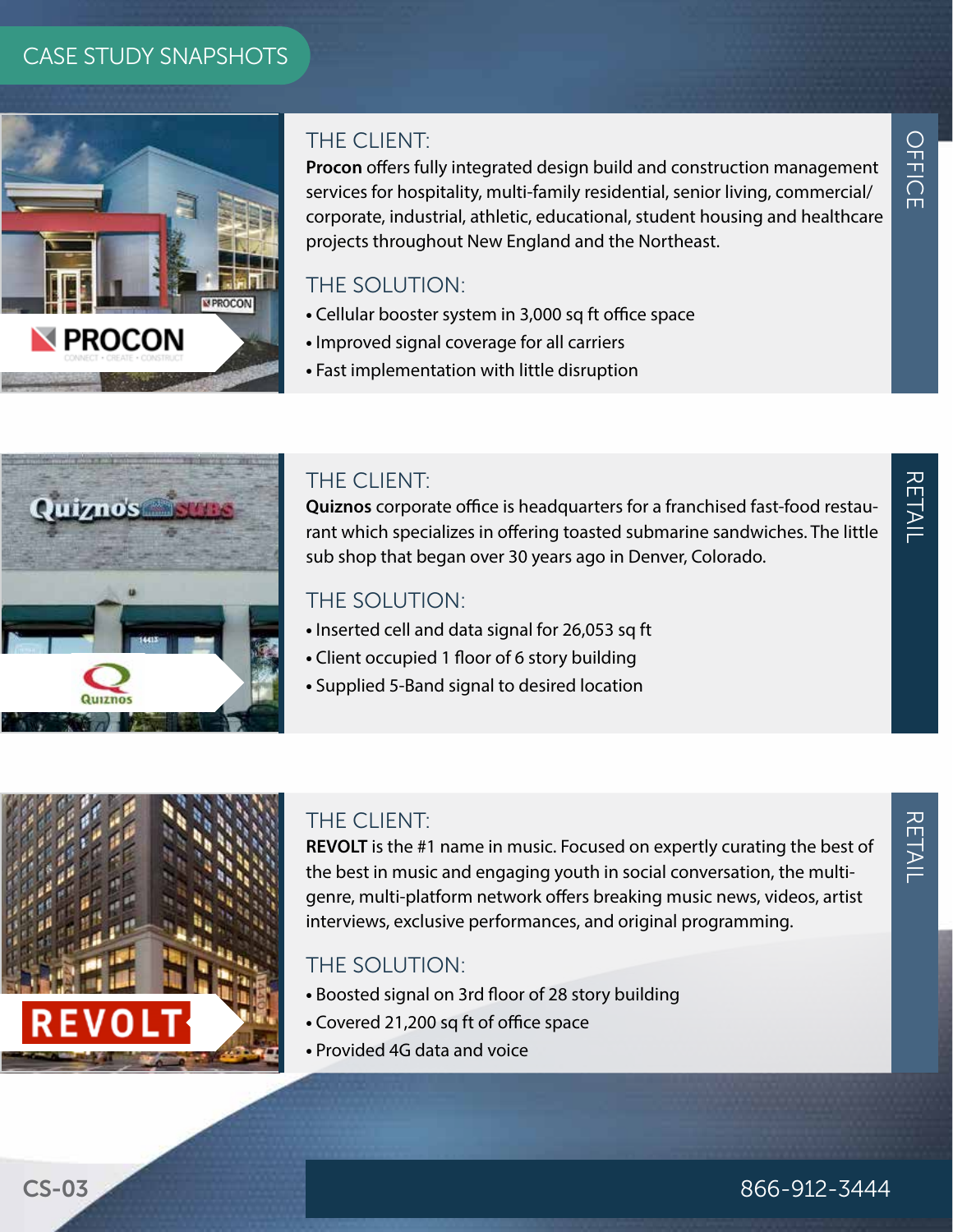## RETAIL

#### THE CLIENT<sup>.</sup>

**Transwestern's** approach to commercial real estate will always be people-driven and client-focused. The way we see it, better is bigger. We are collaborative entrepreneurs raising the bar on what it means to provide a higher level of service.

#### THE SOLUTION:

- Improved cell signal coverage in 5,000 sq ft basement
- Provided high user-load for all carrier services
- Solved problem in localized location





#### THE CLIENT:

**Turkey Hill** makes a full line of frozen dairy treats. Today, people all over the country enjoy our products. And more than just ice cream and frozen yogurt; Iced Tea, Ice Cream Sandwiches, and Sundae Cones are all made in the Turkey Hill tradition of good eating. And following the family legacy.

#### THE SOLUTION:

- Amplified signal in office and training areas
- Provided cell and data coverage in 30,000 sq ft
- New 5-Band boosted signal for all carriers



### OFFICE

#### THE CLIENT:

**WesternGeco** is the world's leading provider of technology for reservoir characterization, drilling, production, and processing to the oil and gas industry.

#### THE SOLUTION:

- Provided 5-Band cellular solutions for two locations
- **Location 1:** Three floors covering 145,000 sq ft
- **Location 2:** Two floors covering 96,000 sq ft

**WesternGeco** 

#### www.PowerfulSignal.com **CS-04**

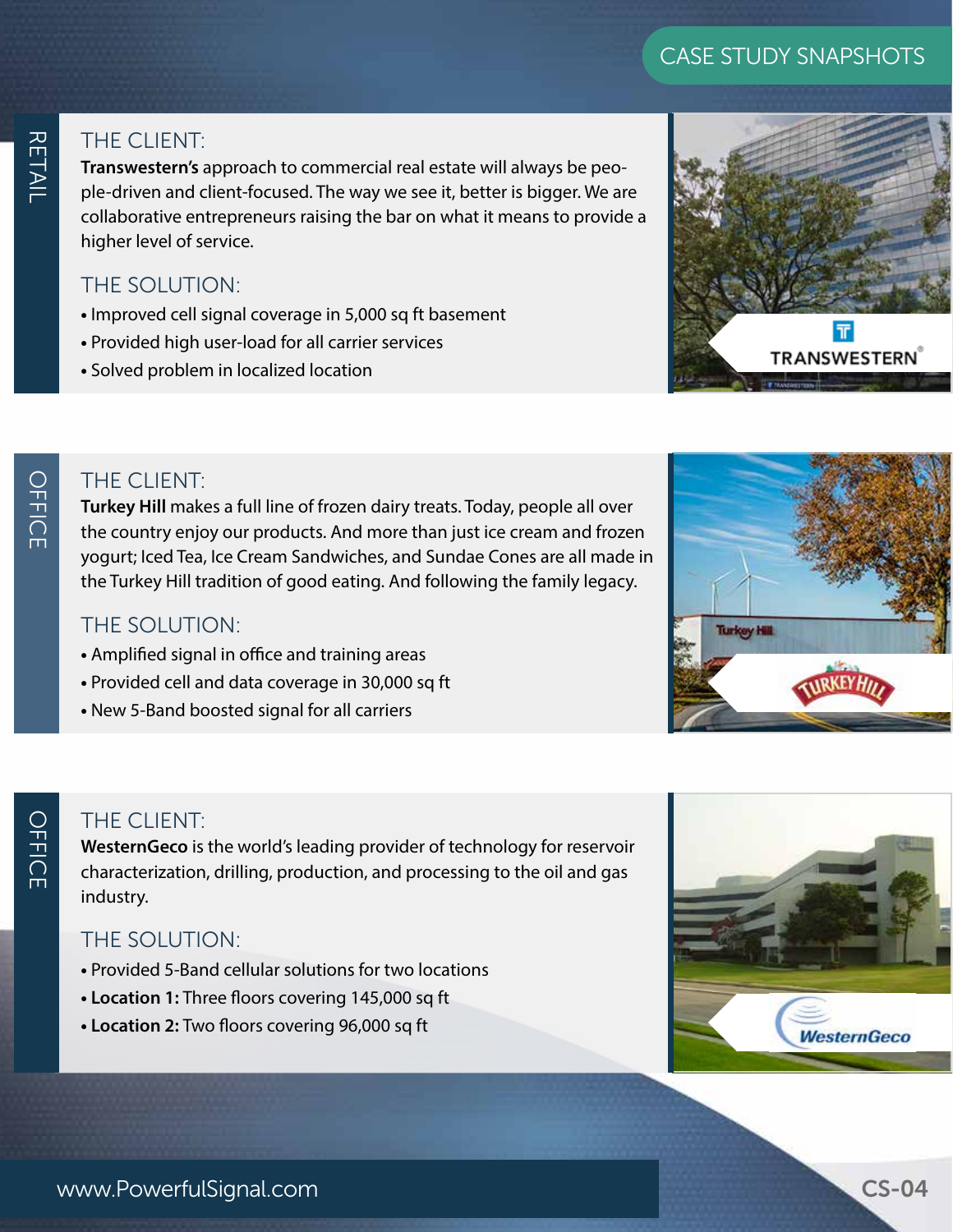

#### THE CLIENT<sup>.</sup>

**Yellowstone Capital** is an innovative company, comprised of an expert team with years of industry experience in providing business owners with an alternative source of financing.

#### THE SOLUTION:

- Cellular booster system in 15,330 sq ft office space
- Covered single floor of high-rise building
- Unable to gain roof top access, engineered window antenna



#### THE CLIENT:

**Brighton Ford,** a Denver based Ford automobile dealership, has one of the area's largest selection of Ford cars, trucks and SUV's and pre-owned vehicles. ,

#### THE SOLUTION:

- Amplified cell and data signal for 8,000 sq ft
- Negated Steel structure and High-E glass blocking signal
- Supplied 5-Band signal throughout show floor and offices



#### THE CLIENT:

**Mercedes Benz,** El Dorado California, takes pride in honest customer service and a transparent car buying environment. Part of the 11th largest family-owned business in the Sacramento area.

#### THE SOLUTION:

- Improved 4G data and voice
- Covered 36,000 sq ft of show floor and office space
- Boosted voice and data in facility

OFFICE

RETAIL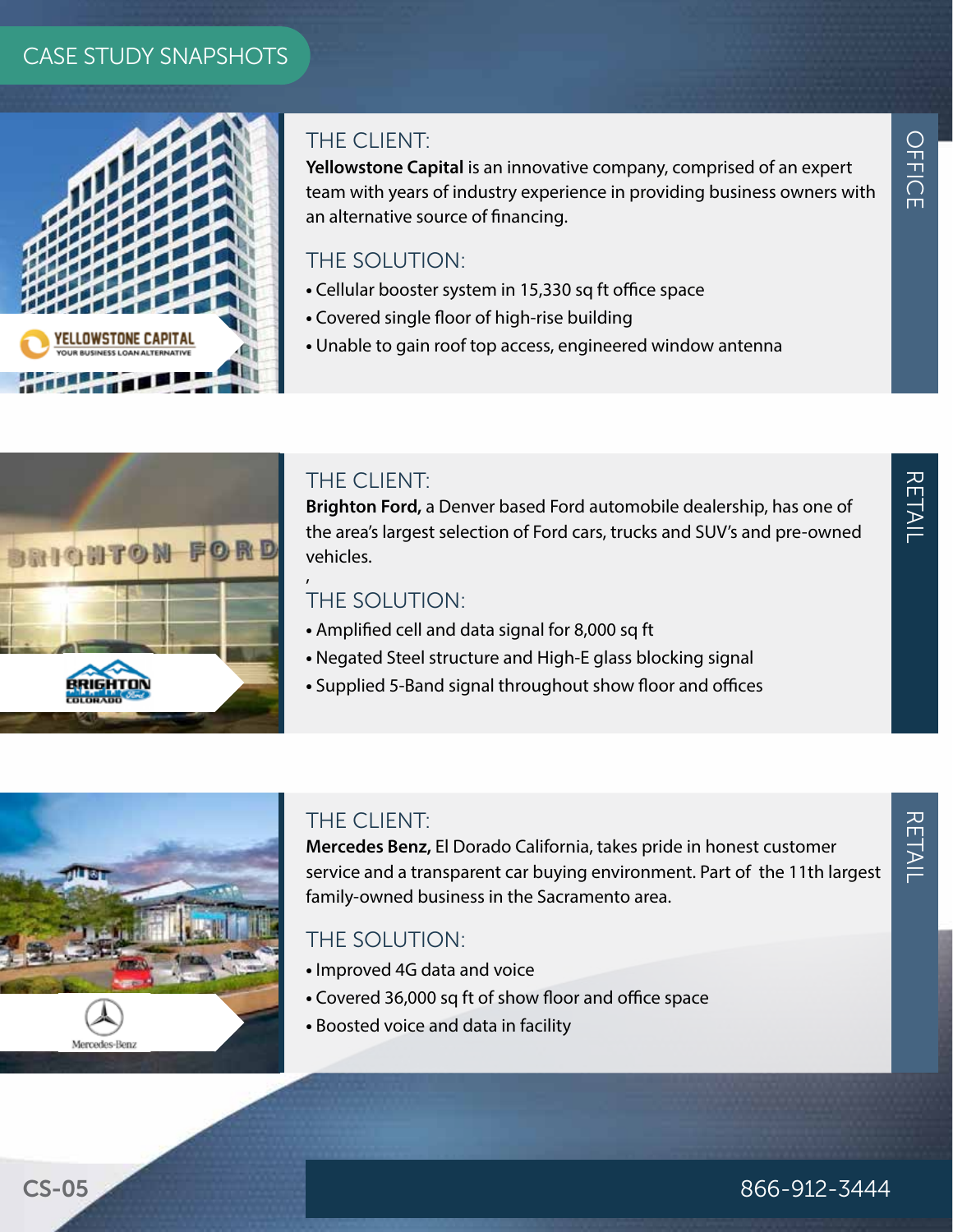## RETAIL

#### THE CLIENT<sup>.</sup>

**Pilot Flying J** is the largest purveyor of over-the-road diesel fuel in the United States. Pilot Flying J also is known as the largest Travel Center chain in the country with over 550 locations under the Pilot and Flying J brands.

#### THE SOLUTION:

- Improved cell signal coverage in multiple locations
- Locations range from 7,600 13,000 sq ft
- Improved employee safety and customer experience



#### THE CLIENT:

**Florida Power and Light,** the new Cape Canaveral Next Generation Clean Energy Center, located in Brevard County, Fla., near NASA's Kennedy Space Center, is part of our ongoing effort to replace older plants with newer, more fuel-efficient energy centers.

#### THE SOLUTION:

- Concrete and cider block walls created a challenge
- Critical cell and data coverage in 15,000 sq ft provided
- Successful design and implementation



### **WAREHOUSE** WAREHOUSE

#### THE CLIENT:

**Universal Turbine Parts, (UTP)** provides sales and exchanges on a wide variety of engine models and on serviceable turbine engine parts, providing the highest quality and full documentation to support installation.

- Provided 5-Band cellular solution throughout facility
- Warehouse covering 52,000 sq ft
- Unique challenge involved floor to ceiling racks

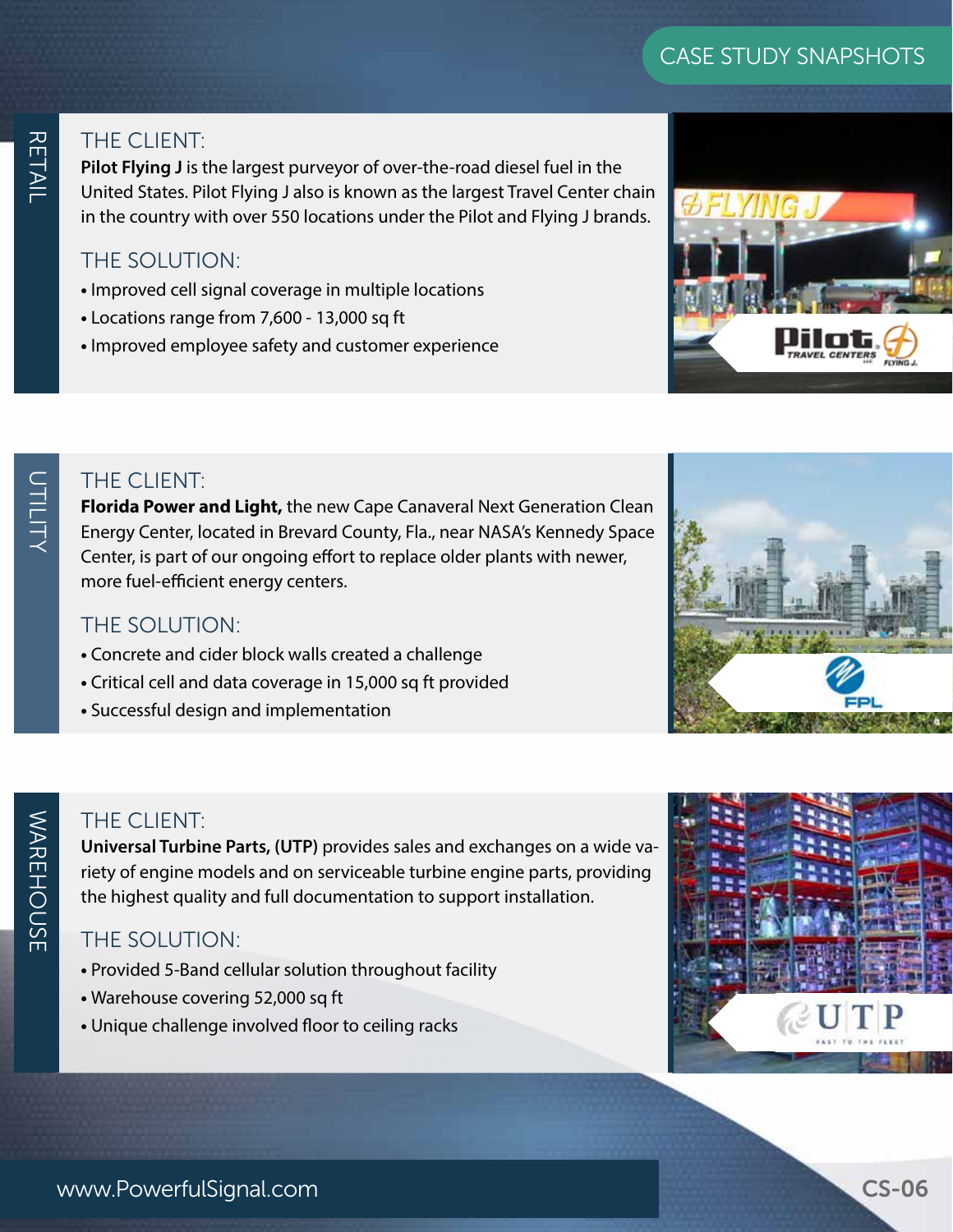

#### THE CLIENT:

**Canyon Vista Medical Center** serves residents in Sierra Vista, Ft. Huachuca, Cochise County – a population of more than 131,000 people. Comfortably nestled in the San Pedro River Valley, southeast of Tucson.

#### THE SOLUTION:

- Cellular booster system in 88,800 sq ft
- Coverage to multiple floors and basement areas
- Increased 4G data and voice signals



#### THE CLIENT:

**Dignity Health,** we believe an important part of that excellence is truly listening, ensuring patients understand their medical situation and enabling them to make informed decisions.

#### THE SOLUTION:

- Amplified cell and data signal for 34,800 sq ft
- Stronger signal for higher use loads
- Amplified 5-Band, 4G data and voice



#### THE CLIENT:

**Eastern Idaho Regional Medical Center** is the largest medical facility in the region. EIRMC is a modern, Joint Commission-accredited, 334-bed full-service hospital located in Idaho Falls.

#### THE SOLUTION:

- Improved 4G data and voice
- Covered 70,000 sq ft medical and office space
- Boosted voice and data on two floors

MEDICAL

MEDICAL

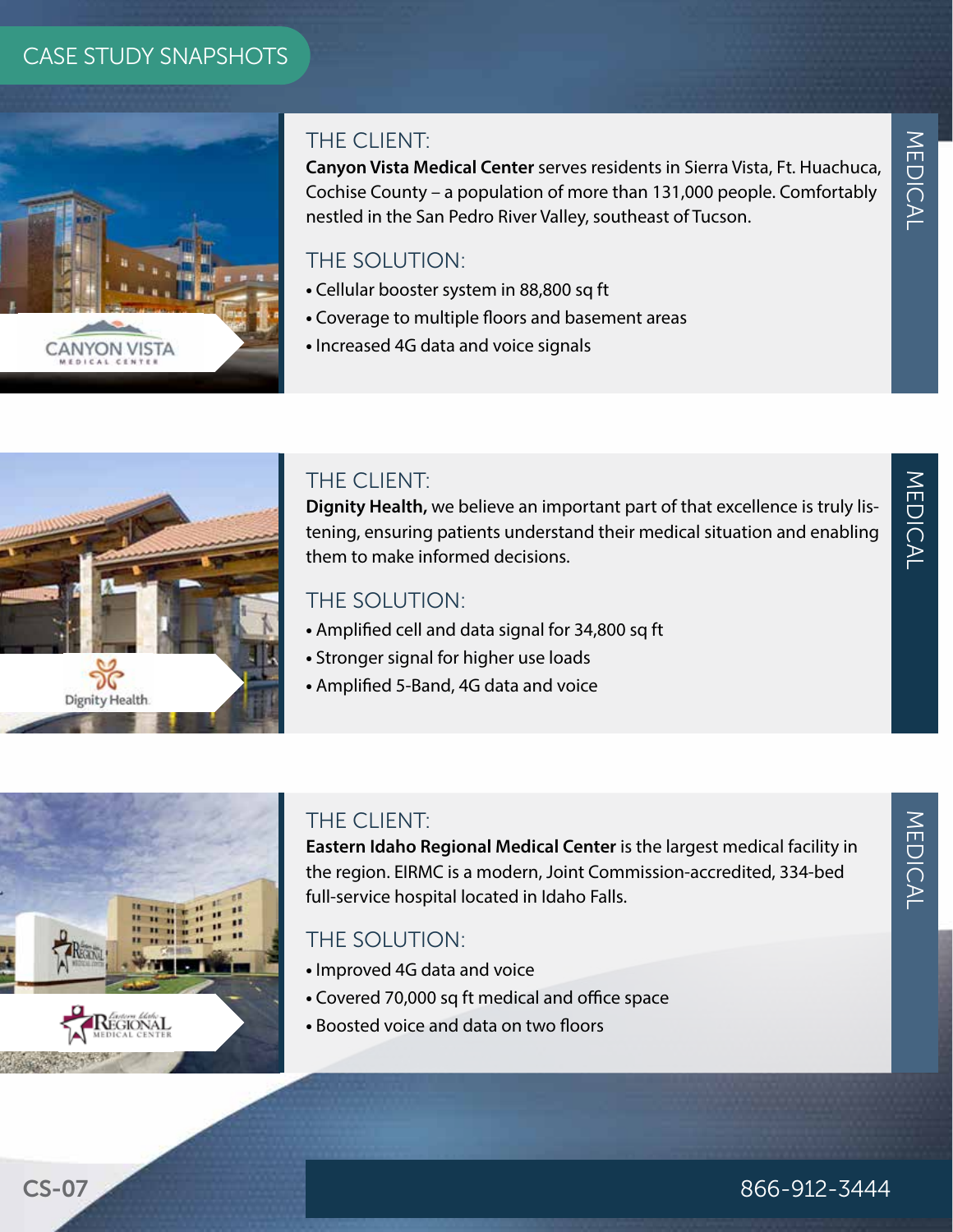### MEDICAL MEDICAL

#### THE CLIENT<sup>.</sup>

**Shannon Medical Center,** caring for West Texans for more than 80 years and are proud to be the largest locally-based health care provider for the Concho Valley and surrounding region.

#### THE SOLUTION:

- Improved cell coverage in two buildings
- **Building 1** two floors: 312,000 sq ft
- **Building 2** 6 floors: 283,00 sq ft



#### THE CLIENT:

**Columbia Farms, Inc** is a privately held company in Monetta, SC . Categorized under Feed Supplements.

#### THE SOLUTION:

- Covered most areas of office and manufacturing
- Critical cell and data coverage in 105,000 sq ft
- Successful design and implementation



# **MANUFACTURING** MANUFACTURING

#### THE CLIENT:

**Essex Weld Solutions** provides packaging designs, annual rack certification, on-sit modification, robotic weld, tube laser, and foam dunnage.

#### THE SOLUTION:

- Provided 5-Band cellular solution throughout facility
- Shop and warehouse covering 14,000 sq ft
- Unique challenge involving metal construction



#### www.PowerfulSignal.com **CS-08**

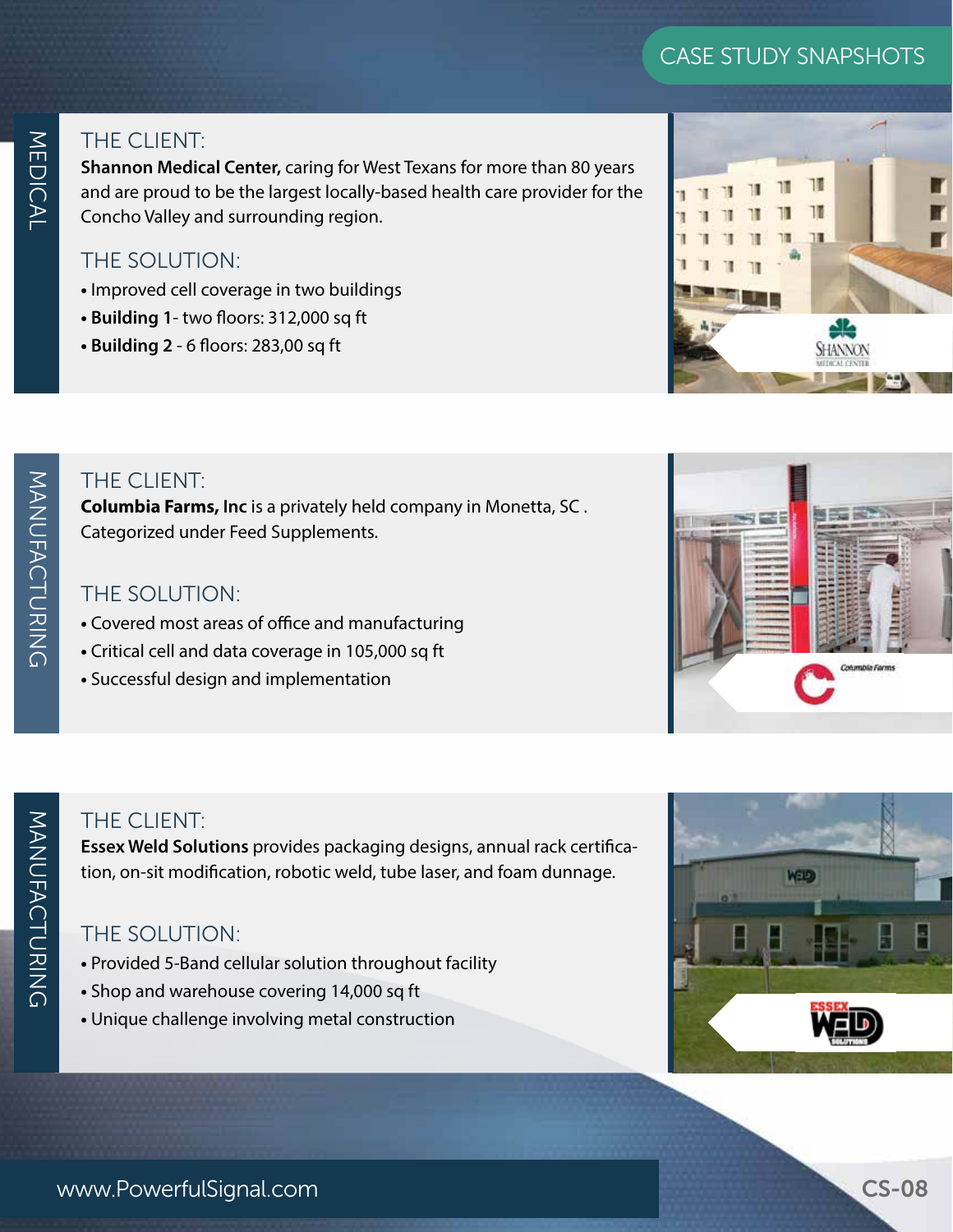

#### THE CLIENT:

**Redguard** continues to set the bar in the design and creation of the most functional, durable, reliable and overall best blast-resistant buildings on the market.

#### THE SOLUTION:

- Cell signal boosters in blast-resistant buildings
- Metal container buildings blocked cell signal
- Signal solution meets various size options



#### THE CLIENT:

**The Art Hotel,** a luxury hotel where your stay will be the perfect blend of refined comfort and intimate service. With contemporary design, high tech amenities and works of art that grace two galleries.

#### THE SOLUTION:

- Amplified cell and data signal for 120,000 sq ft
- Covered 6 floors of hotel space and 3 floors of office space
- Supplied 5-Band signal throughout building



#### THE CLIENT:

**DoubleTree by Hilton** hotel is an award-winning property offering spacious accommodations and elegant decor.

- Improved 4G data and voice for guests
- Covered 76,700 sq ft on multiple floors
- Designed and installed within weeks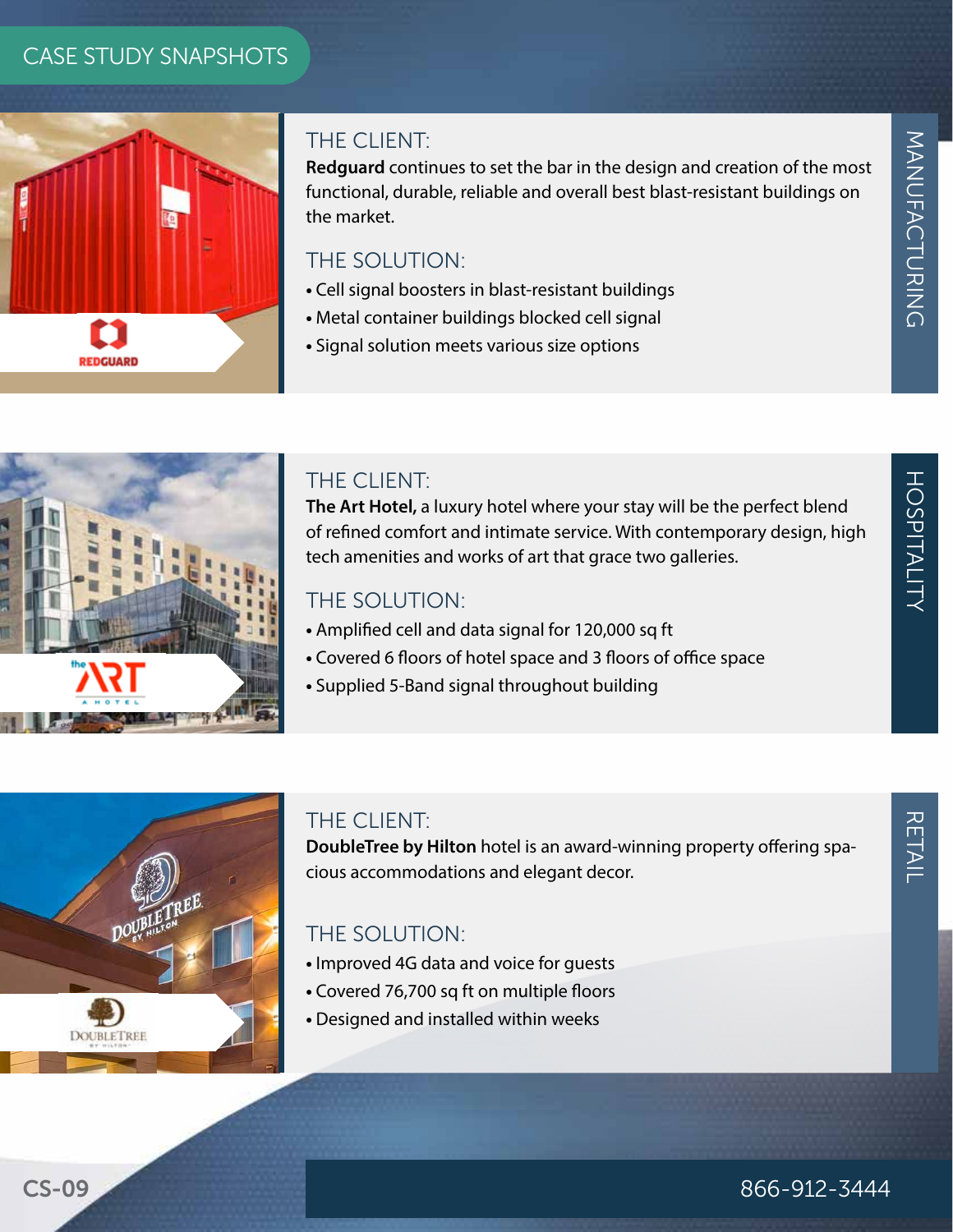#### THE CLIENT<sup>.</sup>

**St. Charles,** walk along the Fox River or bike through our parks, shop our quaint shopping districts or enjoy a variety of cuisine at many restaurants.

#### THE SOLUTION:

- Improved cell signal coverage throughout location
- Offices and warehouse covering 54,000 sq ft
- Unique, historic construction of interior concrete walls





#### THE CLIENT:

**Louisiana Army National Guard,** the Readiness Center vertical facilities consist of multi-level administrative spaces, assembly areas, training bays and related ancillary spaces.

#### THE SOLUTION:

- Multiple buildings and floors
- Complete cell and data coverage in 60,000 sq ft
- Successful design and implementation



### **EDUCATIONAL** EDUCATIONAL

#### THE CLIENT:

**The University of Houston** is a state research university and the flagship institution of the University of Houston System. Founded in 1927, UH is the third-largest university in Texas .

- Provided 5-Band cellular solution throughout facility
- Student Center 65,860 sq ft
- Multiple buildings followed